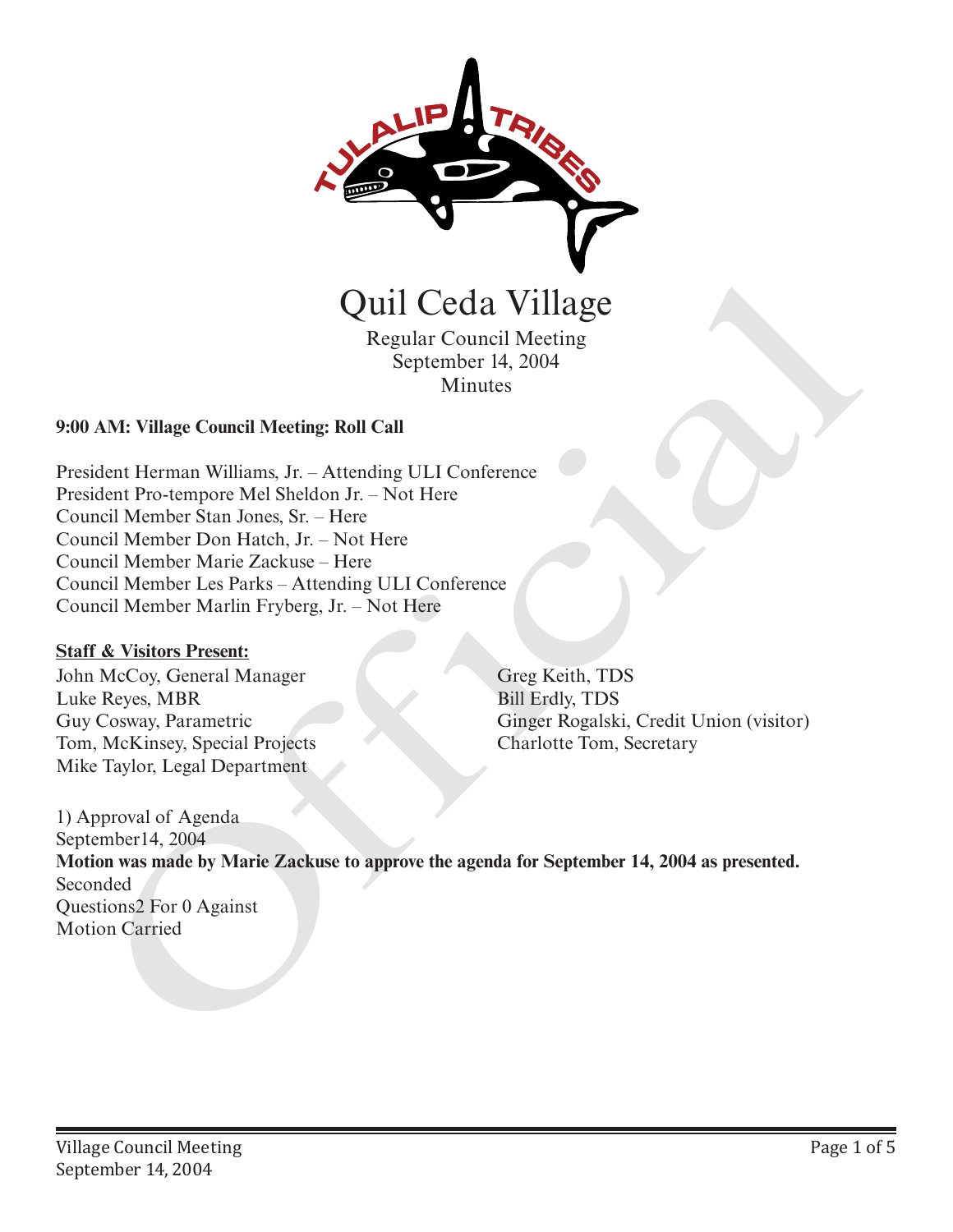2) Approval of Minutes August 17, 2004 **Motion was made by Marie Zackuse to approve the regular Village Council meeting minutes of August 17, 2004.** Seconded

**Ouestions** 2 For 0 Against Motion Carried

## **Old Business:**

3) MBR SCADA System Tom Gobin, QCV Utilities Guy Cosway, Parametric Discussion: Kevin Jones; Les Parks; Patti Gobin; Mel Sheldon; Herman Williams; Stan Jones; T. Peter Mills; Steve Gobin

TDS discussed and showed all in attendance the new technology with surround sound, internet, and PowerPoint capabilities. A council member asked how much the screen cost. He was told the package costs a little over 10,000. The Council was thinking the Council would need a few more screens. Staff said it had the capability to see better if needed. They were showed how to zoom in and out. A staff member thought they didn't need another screen of the same technology, the staff member thought they should get a projector or something a bit different with less expense if they needed additional site for what projects the technology might show. A staff member also explained that this technology is the same technology going into the BOD meeting room in the coming weeks they will be more familiar with it. Council thought it was a very good expenditure. The Council really liked the technology. Council asked if this was put in to market the Conference Center better. Council said he believed that is what will help market the Conference Center better. Staff member gave a CD for demonstration. Council asked if it had PA capability. Staff explained it did. Business:<br>
Business:<br>
Business:<br>
He SCADA System<br>
Gobin, OCV Utilities<br>
Cosway, Parametric<br>
Cosway, Parametric<br>
Cosway, Parametric<br>
Significial consects. Les Parks, Patti Gobin; Mel Sheldon; Herman Williams; Stan Jones; T.

4) Verizon Non-Disclosure Agreement Bill Erdly Resolution No 04-0017 Discussion: Jon McCoy, Stan Jones

The Verizon Non-Disclosure Agreement will be discussed at a regular BOD meeting.

5)Telephone Infrastructure Loan Status Bill Erdly Discussion: Bill Erdly

The bank is asking for documentation of secured funding in order to get the bank loan. The bank will allow TDS to obtain the loan only when they can show that we have secured funds. Staff talked about space for offices.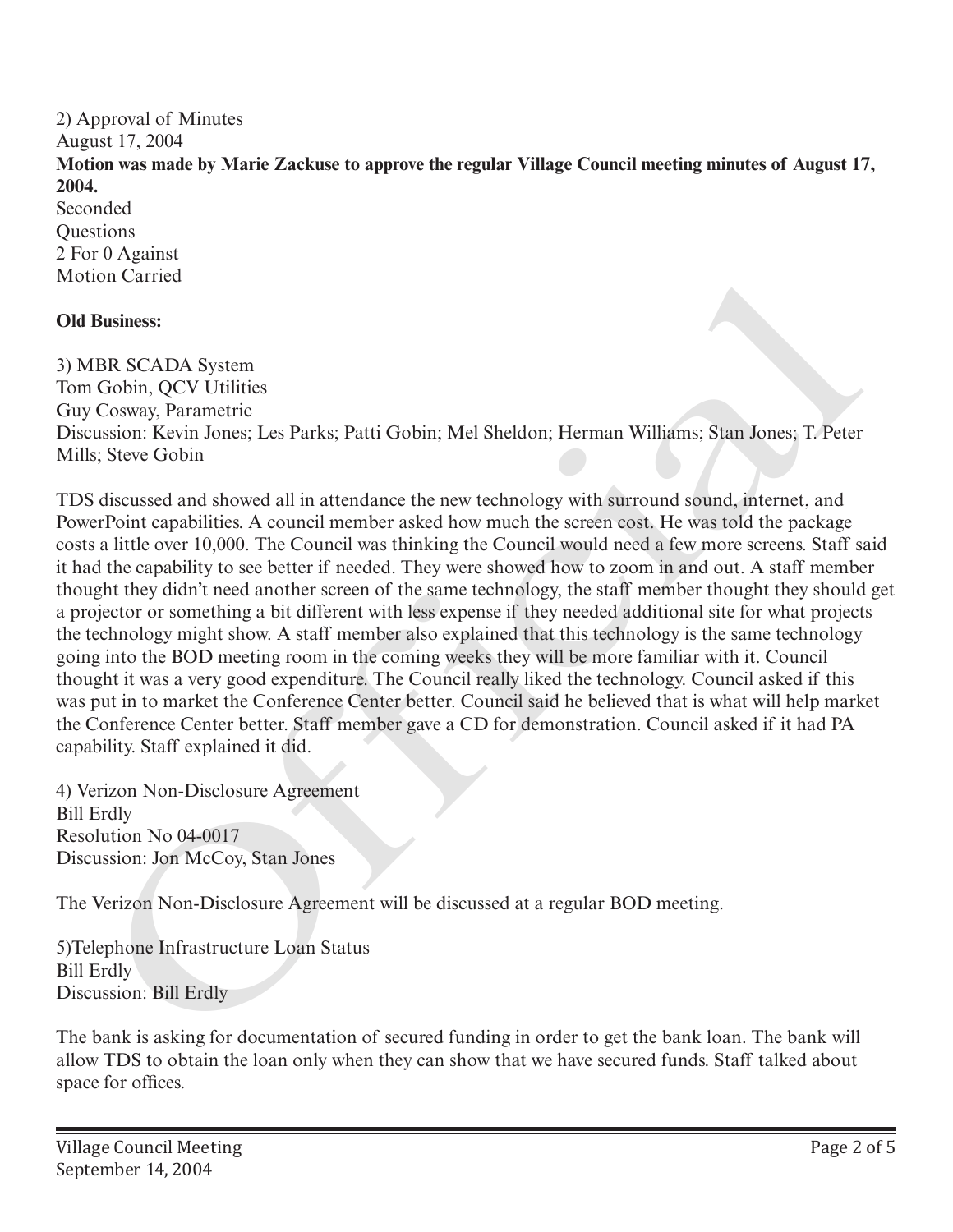6) Electrical Power Sub-Station Tom McKinsey Location and System Layout Discussion: Tom McKinsey

Chelsea is ready to hook-up with power. All of the projects concerning the electrical power sub-station are going as scheduled and are doing fine. The casino is hooked up and running fine.

7) Road West of Chelsea-Naming Past/Present Chairmen of the Tulalip Tribes Discussion: John McCoy, Stan Jones

This will be put on hold until all Village Council Members are available to make the final decision on road naming.

## **New Business:**

8) HRO 84 Amendments Discussion: John McCoy, Stan Jones

The HRO 84 amendments were adopted by the Tulalip Tribes.

9) Restructure of Quil Ceda Village

- A) Council Members
- B) Government Activities
- C) Enterprises

Discussion: BOD met about the restructure of Quil Ceda Village. They will take the suggestions of the accounting firm and go back to only having three Village Council Members. They have not gone over all the aspects but they do know that they would like to see the Village as a separate government instead of being under the same umbrella. 7) Road West of Chelsea-Naming<br>This vastic treatmen of the Fulalip Tribes<br>This will be put on hold until all Village Council Members are available to make the final decision on p<br>This will be put on hold until all Village

10) New Revenue A) Taxes B) Grants Discussion: Stan Jones, Tom McKinsey, John McCoy

The Village would like to implement a sales tax on the casino restaurants. People are accustomed to and expect to pay the tax when going out to dinner. It was agreed that it sounds like a good idea. The funds would be used to pay for the additional governmental services that the Village is responsible for such as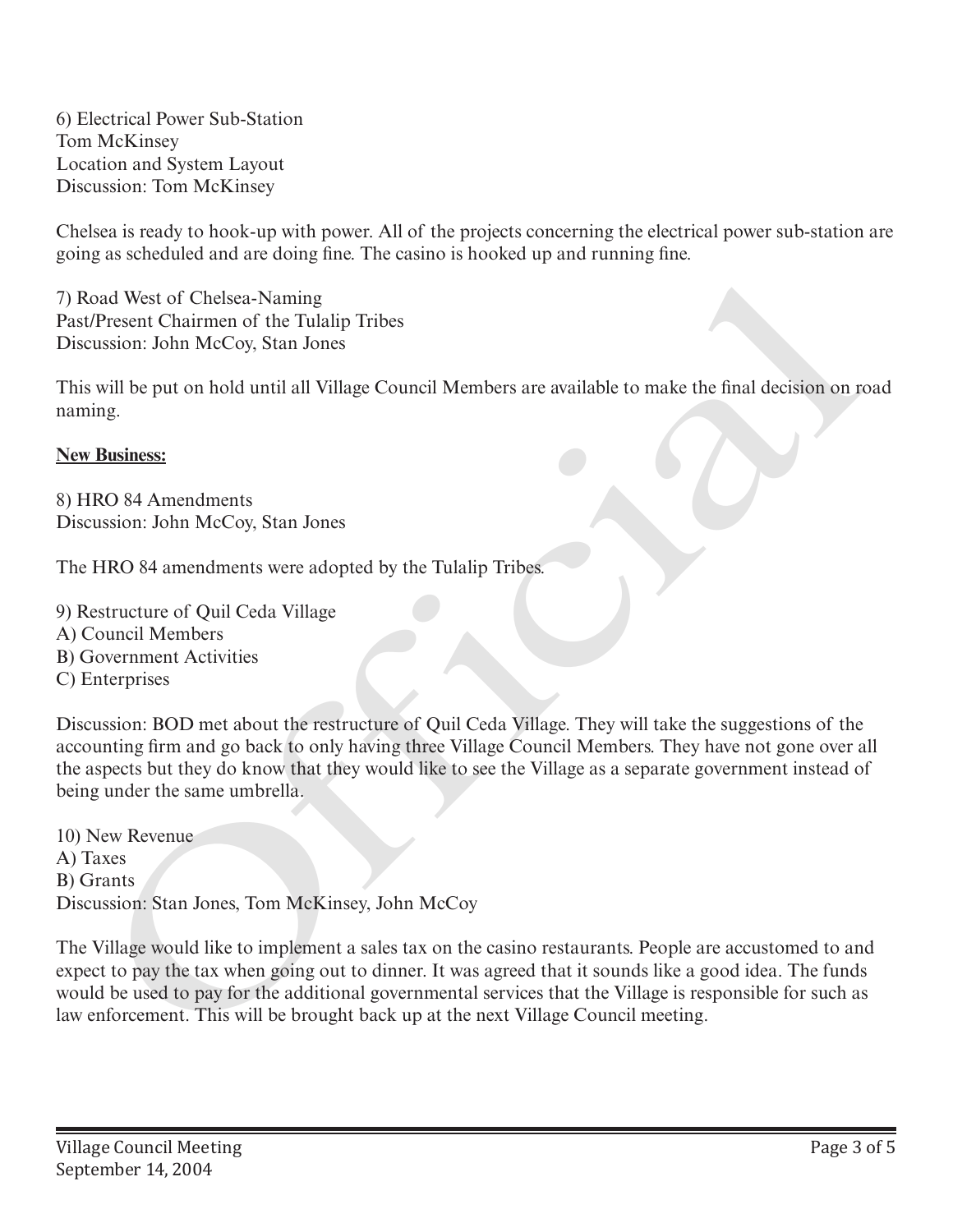11) October 19-22, 2004, San Jose, CA

Valerie Matta (Village Bookkeeper); Nina Reece (Village Administrator); Karen Gobin (BP Bookkeeper); Debbie Bray (BP Planner) & any Village Council Member Approximate cost of \$1,275.90 each to come from Village & Business Park Budgets (within budget) Discussion: John McCoy, Stan Jones

What is the purpose of the training? To help staff stay up on the financial software and to follow policies and procedures. It helps staff prepare for updates within MOMS Software.

**Motion was made by Marie Zackuse to approve the training and travel request on October 19-22 to San Jose, CA for Valerie Matta, Nina Reece, Karen Gobin, Debbie Bray, and any Village Council Member to attend MOMS Software training, not to exceed 1,275.90 per person.** 

Seconded **Ouestions** 2 For 0 Against Motion Carried

12) 2005 QCV "Draft" Budgets A) General Fund-Government Activities B) Maintenance C) Utilities D) Government Affairs E) Tulalip Data Services, Inc F) Tulalip Data Services I) Home Computer Program G) Business Park H) QCV Capital Projects Discussion: John McCoy, Stan Jones, Marie Zackuse procedured a transportant procedure transmission of the next Village Council Meeting for October 19-22 to San Jones and by Marie Zackuse to approve the training and travel request on October 19-22 to San Jones and MS Softw

John explained that the budgets presented were first drafts. Council would like to meet on Friday to discuss the budgets in length.

13) Financial Statement-FYI A) Step Increases Just an FYI

14) Closed Session A) 116 th Street TTT/QCV/City of Marysville

15) Next Village Council Meeting-October 19, 2004 @ 9:00 a.m., Quil Ceda Village Conference Center. **Motion was made by Marie Zackuse to adopt the next Village Council Meeting for October 19, 2004 at 9:00am.**

Seconded **Ouestions** 2 For 0 Against Motion Carried